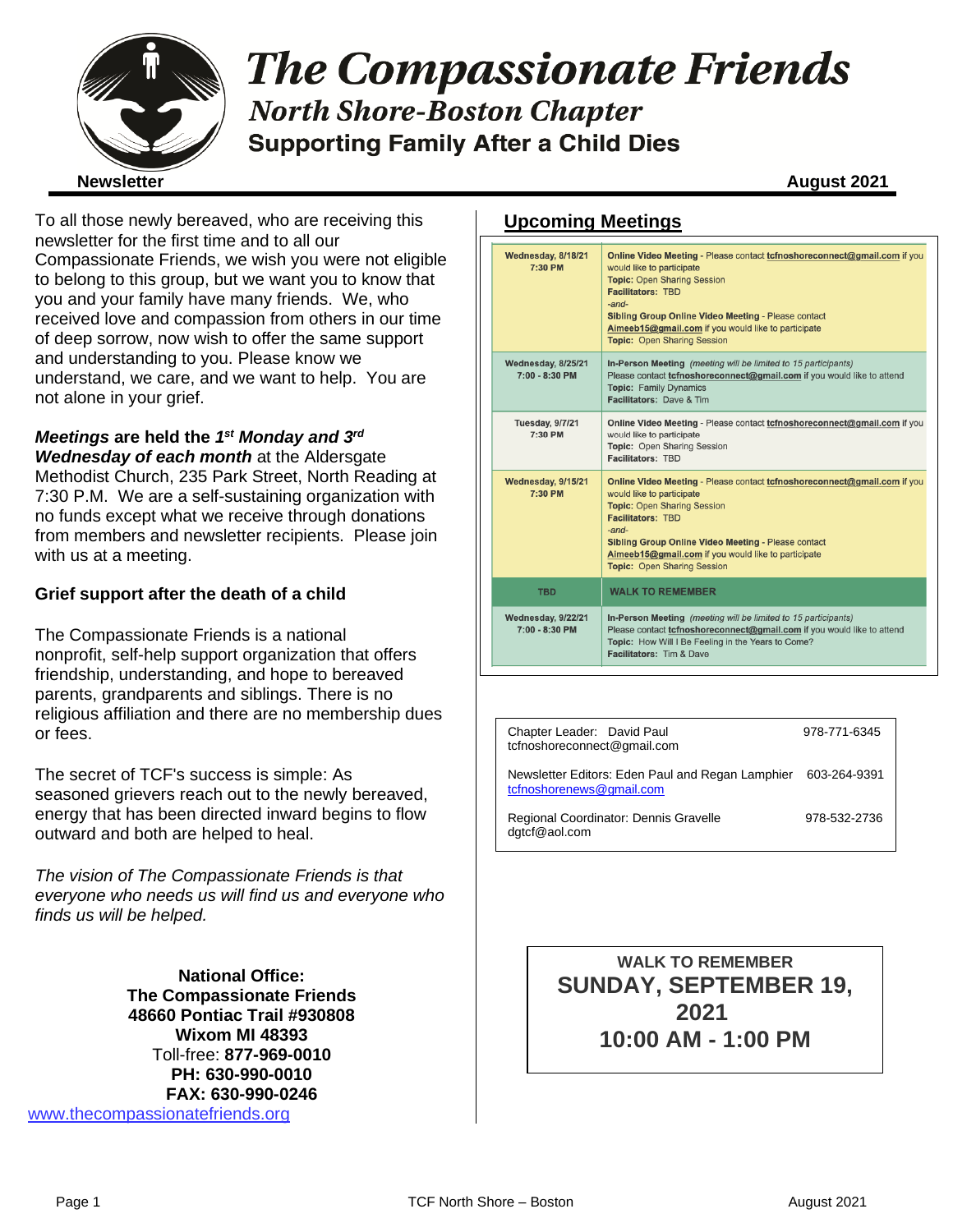### **GALE McLAUGHLIN**

**You left us fifty-two years ago, Gale,<br>Ye have always felt that yoid in our liv** and we have always felt that void in our lives! Maybe it is because you were our only daughter, but we think it is just part of losing a child! With all these years that have gone by, we also feel very blessed despite losing our daughter. It took lots of time and grief work for us to get to that point. We are blessed with three sons and their wives and five beautiful granddaughters! So, to all those bereaved parents out there, we just want you to know that, for us,

> we got to a point to look for those positives and to be open to them and to have hope! Those are our wishes for parents suffering the death of their child.

> > We love you, Gale! Mom and Dad

> > > *-and-*

#### **BRIANNA PAUL**

*From the day you could speak you roared Angelic curls and a smoky voice From the day you took flight you soared Landing only when forced, never by choice When death chooses one so vibrant and bold It seems to mock our reason to be But life and death could never hold Nor extinguish the power of Bri*

Love you always, Mom, Dad, Erin and Eden

You know how new parents look into the window and look at their children at the maternity center and share with other parents the excitement? what if our angels are gathering around looking down at us, showing us off for being so strong and saying "my moms awesome, which ones yours?"

#### **Holding Two Truths**

One of the most remarkable things I have experienced was realizing that I could still feel joy after the death of my daughter. While it took a long time for this to take place, the fact that it was possible was something of a shock. When a child dies we are thrust into the deepest sorrow a person can possibly endure. At that point it is hard to believe that any kind of happiness or joy can ever come into our lives again. It is also difficult to believe in a future that is not filled with sorrow. My experience is that both things are true. We can have joy in our life again and we will have sorrow for the rest of our days.

How can we hold both of these truths? Sorrow stretches our hearts. Losing my daughter stretched and tore at my heart in a way that no soul could ever be prepared for. It also changed the way I looked at everything and forced me to question many things that I once thought were important "When death makes a pass, the weight of life's trivialities falls from your shoulders". One of the results of shedding that weight can be that it opens other doors. It can change our perspective on what we value. A heart stretched by grief and sadness is also one that can experience and appreciate deeply felt joy.

I think of my daughter every day and when I do I still feel sadness knowing that I will never be able to hug her and smell her hair as she say's "I love you too papa". I also feel so grateful and even joyful realizing the crazy, unbelievably amazing fortune we had to be in each other's lives even for a short time. Living with sorrow every day is not something I thought I could ever do. Having joy in my life after losing my daughter was not something that I could have expected. But each are true and the really incredible thing is that we can hold them both at the same time.

David Paul, TCF No.Shore-Boston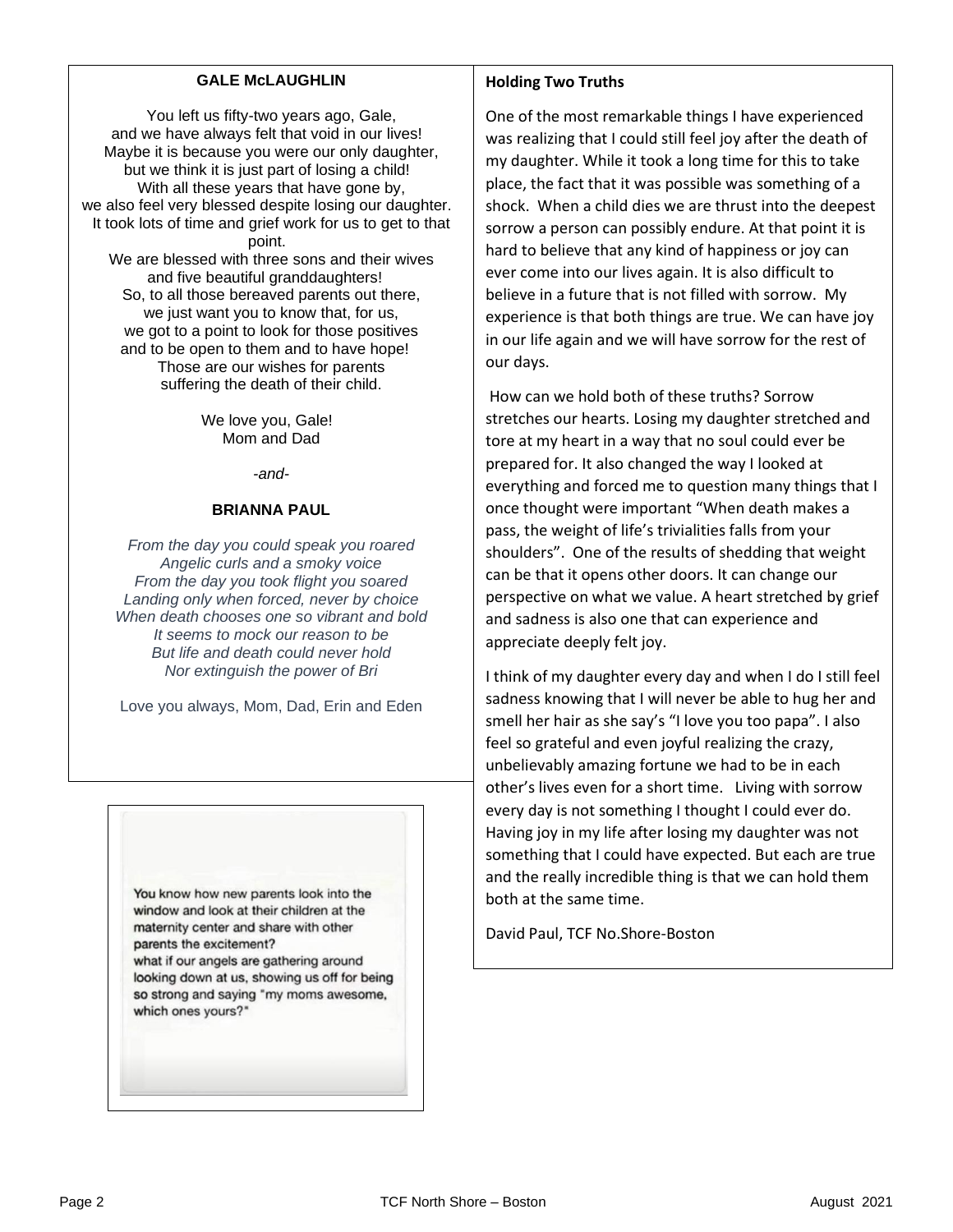

### **TCF North Shore-Boston WALK TO REMEMBER Sunday, September 19, 2021 10:00 AM - 1:00 PM Ipswich River Park 15 Central Street North Reading, MA**

On **Sunday, September 19th**, we are holding the North Shore-Boston Chapter's 6 th annual **Walk to Remember** at the Ipswich River Park in North Reading. Our ceremony will start at 10:00AM at the Children of TCF Tree by the Pavilion and the Walk will begin at 10:30 AM and end at 1:00 PM. The Park is a beautiful venue and participants are encouraged to bring their own picnic lunch. The chapter will provide bottled water and other refreshments. Pets are welcome at the Walk.

To **register** for the **Walk to Remember, p**lease visit our website at *tcfnoshore-boston.org*. **Registration fee is \$15 per person, but children under the age of 12 may participate for free.**

Please feel free to invite family and friends. Some members also wear shirts with their child's or sibling's photo along with messages. If you have any questions feel free to email *tcfnoshoreconnect@gmail.com.* 

*If you are unable to participate in the Walk to Remember but would like to contribute to the fundraiser you can select the donate button on our website.* 



MAP OF IPSWICH RIVER PARK AND PAVILION LOCATION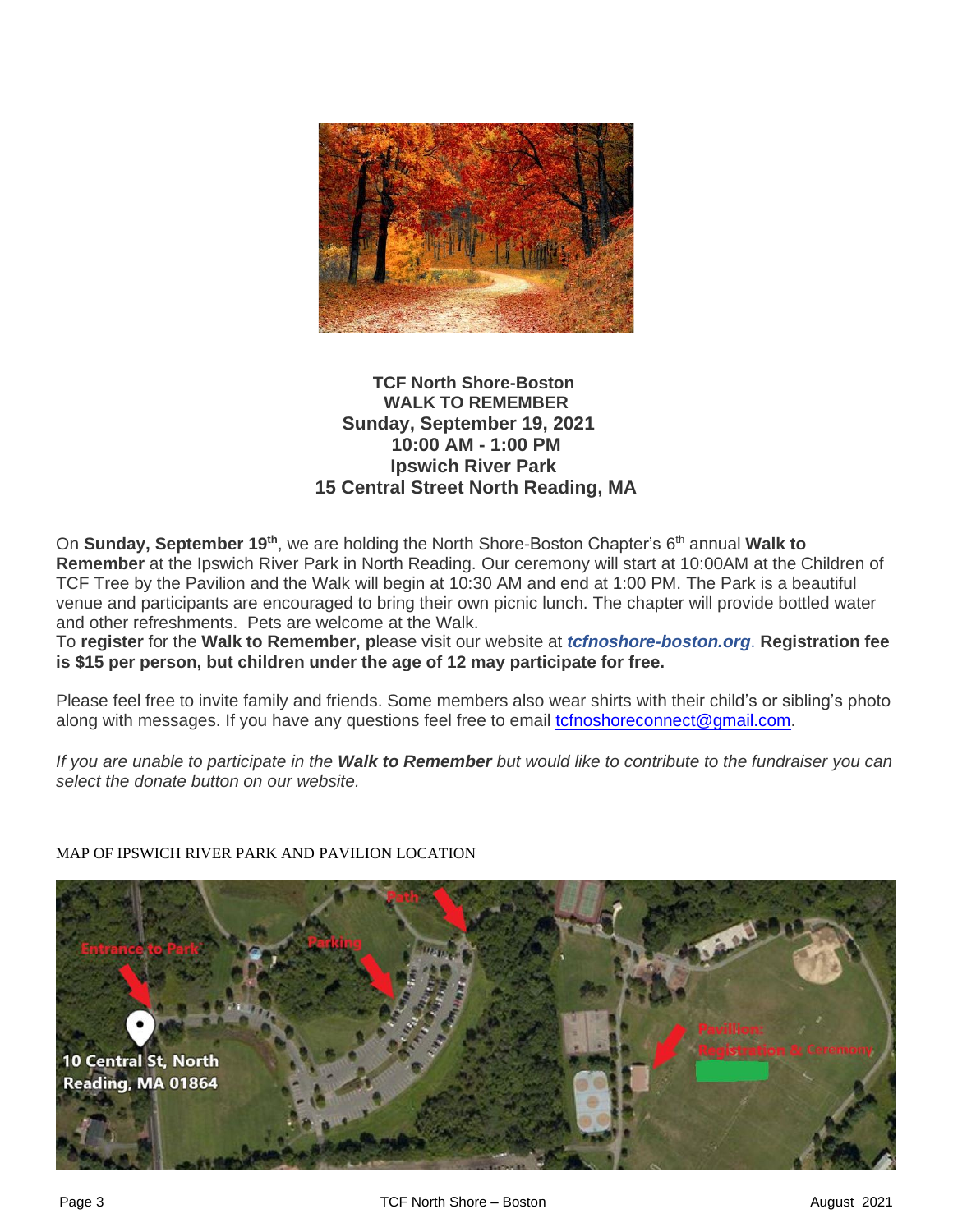## Rebuilding your family after child loss By Lisa Heath

 Before we lost Brian we were a tight fun family. We were full of laughter, crazy moments, adventures, shared stories & a togetherness that could not be broken. The four of us were thick as thieves. Then our worst day nappened & in a nash our family came crashing down. We were no longer what we once well<br>But I am here to tell you, your family can put the pieces back together again. Its not an easy road. You will be broken. You will make mistakes. The unhealed parts of you will unintentionally hurt the ones you<br>Joye, Please know that its because of the immense pain you are in & not a lack of loye for them, It takes  time BUT I promise you, when you get to the other side of grief your family can once again be all what it was betore loss. Be open with each other. Our hearts will never be the same but we carry Brian with us<br>every single day. Be patient with yourself. It took what seemed like forever to learn how to be a happy, healthy, fun functioning family of three in the physical while honoring the fact that we will forever be a worst day happened & in a flash our family came crashing down. We were no longer what we once were. love. Please know that its because of the immense pain you are in & not a lack of love for them. It takes was before loss. Be open with each other. Our hearts will never be the same but we carry Brian with us family of four. #doitforbrian

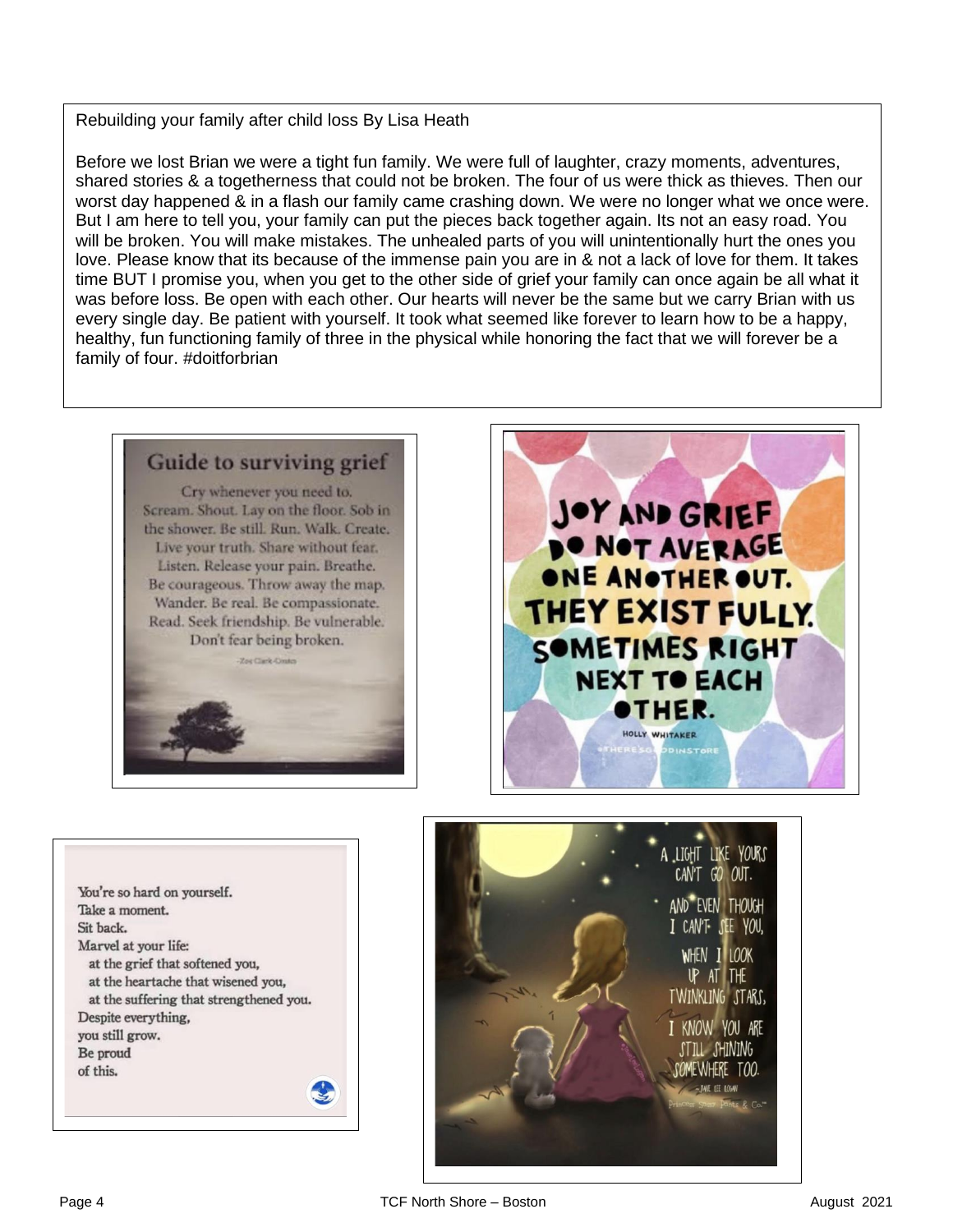### *Our Children Remembered*

### **August Birthdays**

Alfredo Alexis Trejo son of Alfredo & Lilliam Trejo David Eric Czarnota son of Karen Czarnota Andrew Geljookian son of Nancy & John Geljookian Eric Hill son of Peggy &Tom Hill Glenn James McCloy son of June & Jim McCloy Brianna Lee Paul daughter of David & Melinda Paul Sibling of Eden and Erin Paul Robert Hale Tavares son of Lorraine Snow Victor Vogis son of Victor & Margo Vogis Daniel Ronan son of Susan Eldred Megan Sawyer Daley daughter of Kathy and Dan Daley Julia Elizabeth Vanella daughter of Joseph Vanella, Jr. Christopher Dennis Lane son of Marilyn Lane Julian Cayer son of Matt & Lauren Cayer Anthony Travalini son of Anne Travalini Andrew Brooks Son of David and Waldina Cameron Nicole Hufnagle daughter of Janet and Gary Hufnagle Mathew Carr Son of Patty Carr & Brother of Sarah Carr Quinlan Weekes son of Lindsay and Jaunel Weekes Tritan James Rice son of Brian Rice Peter Merrill son of Martha Merrill Jade Anna Williamson daughter of Adam Williamson & Jenny Chong Joshua J. Williams son of Donna Williams Mitch Lortz son of Jeff Lortz

#### 合食 **August Angel Dates**

Derek Anthony Broughton son of Edward & Louise Broughton John Arthur Driscoll son of John & Susan Driscoll Geoffrey Gonzalez son of Iris Gonzalez Amber Mace daughter of Tammy Mace Gale McLaughlin daughter of Joan & Frank McLaughlin SPC David Mulno son of Cathy and Harry Mulno, sibling of Alyssa Mulno Jeannie O'Hare daughter of Jean & Tom O'Hare Michael John Smithers son of Marnie Smithers Katherine Stephanie Grant daughter of Laurie Grant Jade Anna Williamson daughter of Adam Williamson & Jenny Chong Mathew Carr Son of Patty Carr & Brother of Sarah Carr Mitch Lortz son of Jeff Lortz David John Santucci son of John & Marie Santucci Colin Ambrose McComber son of Shari McComber Steven Ronan son of Susan Eldred Griffin Nathan Lamar son of Nicole and Nathan Lamar Rosamond Leslie "Lindsey" Huntoon daughter of Louise Huntoon Seth Bottari son of Steve and Sarah Bottari Brooke Romswell niece of Susan Haggerty Ziggy Prior Lowe son of Danielle Chiapella & Josh Lowe Michael O'Connell nephew of Len and Louise Morrison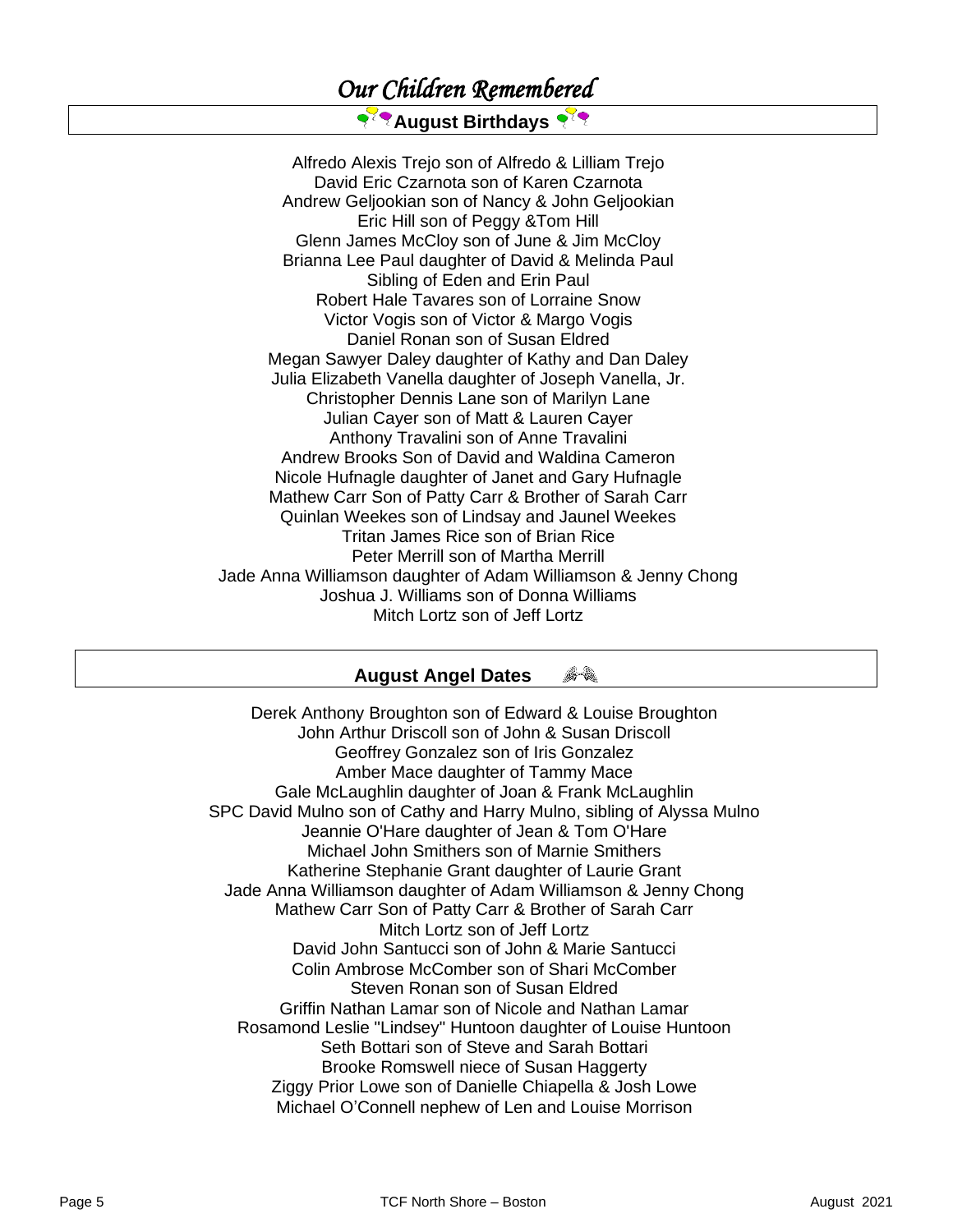As a regular feature, the newsletter is used to acknowledge the Birthdays and Anniversaries of the death of our children/siblings at the request of parents/siblings. Permission must be given for us to print your child's name. For privacy reasons we do not print dates. You only need to give permission once and we will keep it on record.

| Childs Name: | Birth Da | Jate<br>Anael - |
|--------------|----------|-----------------|
|--------------|----------|-----------------|

Parents: **Example 20** 

**Send to**: David Paul 48 Castle View Dr, Gloucester, MA 01930

**Note:** If your child's information is missing or not correct please send the correct data to be posted in the next edition to: [tcfnoshorenews@gmail.com](mailto:tcfnoshorenews@gmail.com)

|                  | Our telephone friends are here to help you if you feel the need to connect<br>with someone outside of our usual meeting night. We are not<br>professionals - we are all bereaved parents seeking to find a way<br>through our grief.<br>Please be considerate in the timing of your calls to these volunteers. |              |
|------------------|----------------------------------------------------------------------------------------------------------------------------------------------------------------------------------------------------------------------------------------------------------------------------------------------------------------|--------------|
| <b>Beverly</b>   | Carmen Pope, son, 3 days, anencephaly; son, 11, boating accident                                                                                                                                                                                                                                               | 978-998-4087 |
| <b>Billerica</b> | Jeff Moore, son, 17, moped accident                                                                                                                                                                                                                                                                            | 978-663-8539 |
| Gloucester       | Melinda & David Paul, daughter, 20, sudden cardiac arrest                                                                                                                                                                                                                                                      | 978-771-6345 |
| Haverhill        | Crystal Chambers, sibling, 28, cause unknown                                                                                                                                                                                                                                                                   | 508-523-2810 |
| North Andover    | Catherine Olson, daughter, 27, pedestrian accident                                                                                                                                                                                                                                                             | 978-681-8341 |
| Salem, NH        | Regan Burke, son, 8, pneumonia/cardiac arrest                                                                                                                                                                                                                                                                  | 603-264-9391 |
| Winchester       | Reenie McCormack, son, 20, drowning                                                                                                                                                                                                                                                                            | 781-729-1878 |
| Woburn           | Nancy Whipple, son, 22 months, cancer                                                                                                                                                                                                                                                                          | 781-938-5840 |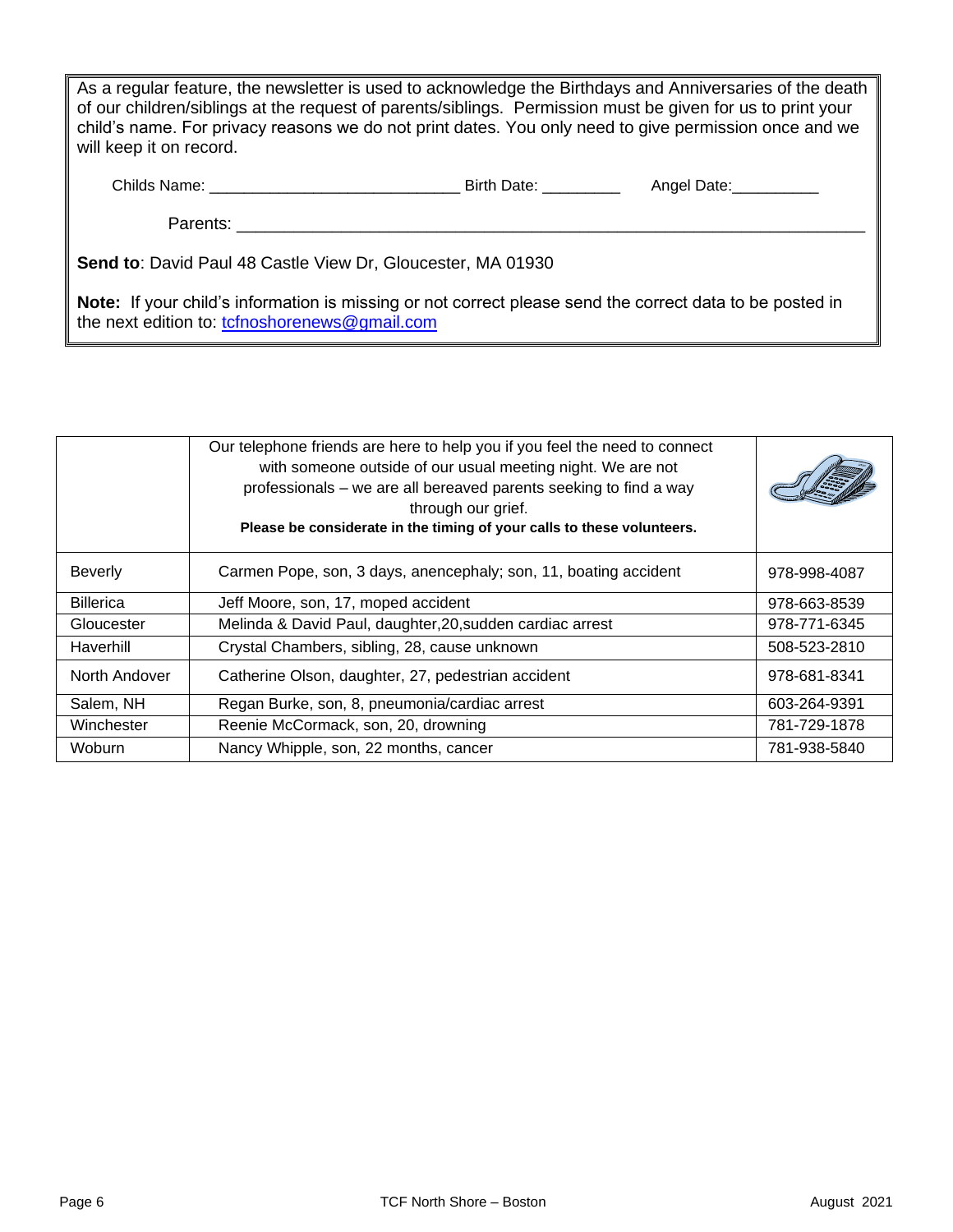



In memory of Victor George,

Happy 1<sup>st</sup> Birthday! Not a day goes by when I don't think of you and miss you. Always in my heart.

Love Mom and Dad



*This section is reserved for personal messages in memory of our children, grandchildren, and siblings. Donations received help to cover the operating costs of the chapter; monthly meetings, refreshments, newsletter mailing, etc. While not expected, any donations are always appreciated.*

### *Thank you to all who continue to leave donations in the box at every meeting*

Love Notes are a way to share a message in memory of your child/grandchild/sibling. Donations received with Love notes help with the cost of publication of this newsletter.

Please send your Love Notes with donation by mail to

**Bob Boulanger, 42 Chatham Rd. Billerica, MA 01821**, or give them to the leader at the monthly meetings. Please use the form below to assure notes are posted exactly as you want them. Love Notes for the next newsletter must be received by the **15th of the previous month.** 

Love Gifts for future dates may be sent at any time; month to be published:

**Love Gift from the contract of the contract of the contract of the contract of the contract of the contract of the contract of the contract of the contract of the contract of the contract of the contract of the contract o** 

**Message: \_\_\_\_\_\_\_\_\_\_\_\_\_\_\_\_\_\_\_\_\_\_\_\_\_\_\_\_\_\_\_\_\_\_\_\_\_\_\_\_\_\_\_\_\_\_\_\_\_\_\_\_\_\_\_\_\_\_\_\_\_\_\_\_\_\_\_\_\_\_\_\_\_\_\_\_\_\_\_\_\_\_\_\_\_\_\_\_\_**

 **\_\_\_\_\_\_\_\_\_\_\_\_\_\_\_\_\_\_\_\_\_\_\_\_\_\_\_\_\_\_\_\_\_\_\_\_\_\_\_\_\_\_\_\_\_\_\_\_\_\_\_\_\_\_\_\_\_\_\_\_\_\_\_\_\_\_\_\_\_\_\_\_\_\_\_\_\_\_\_\_\_\_\_\_\_\_\_\_\_\_**